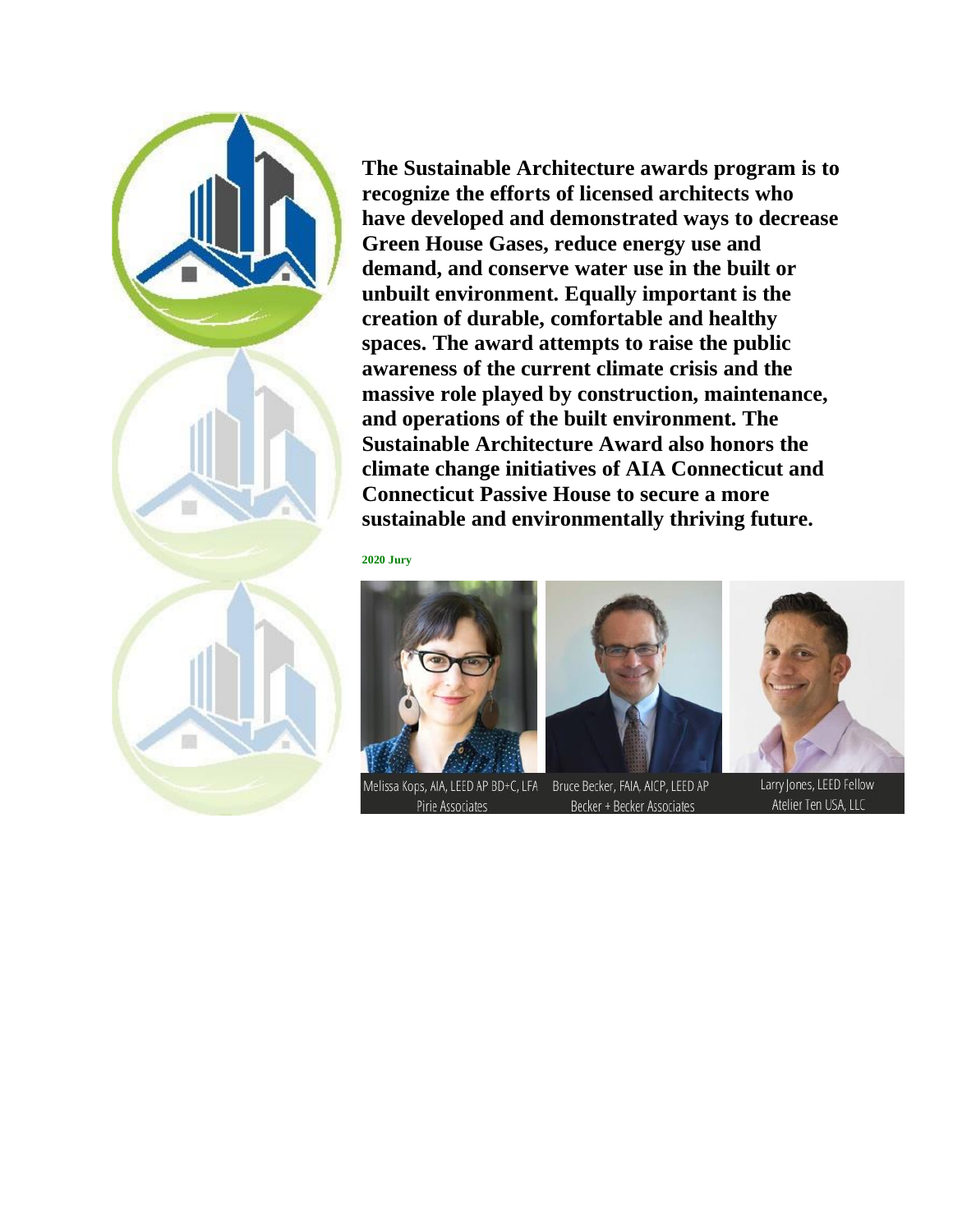

# **New Construction**

### **Stonington Passive House Wyeth Architects, LLC**

The clients wanted a house in which to retire that minimizes their environmental footprint. The design is one-level living that supports two lifestyles with two separate visual art studios – the inspiration for the four-volume layout.

For the 1,725SF main house, Passive House was selected for it's minimal use of energy and maximum internal comfort – ideal for those getting on in years. The connected 1,030SF studio building, outside the Passive House envelope, uses the same construction principles.

The orientation of the site presented a solar design challenge – narrow, running north-south, views to the east, and the southern property edge bordered by tall trees. To capitalize on light and views, openings on the east and west sides were increased using low SHGC glass to mitigate solar gain. Deep overhangs are used throughout and a translucent shading device protects the west elevation while still capturing afternoon sun.

Passive House principles dictated the envelope design: Super-insulated envelope, minimal thermal- bridging, ventilation with heat recovery, airtight, triple-glazed exterior windows and doors.

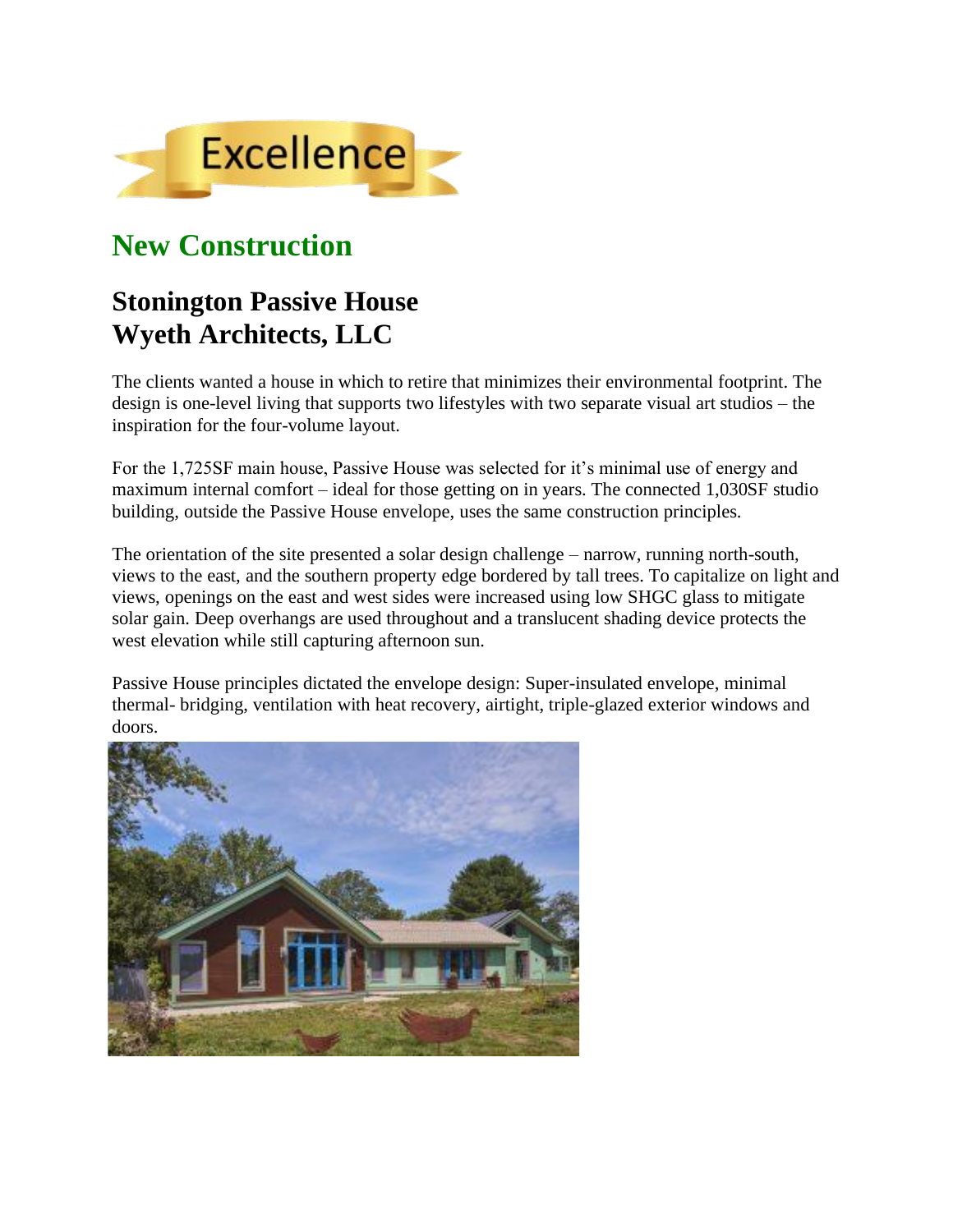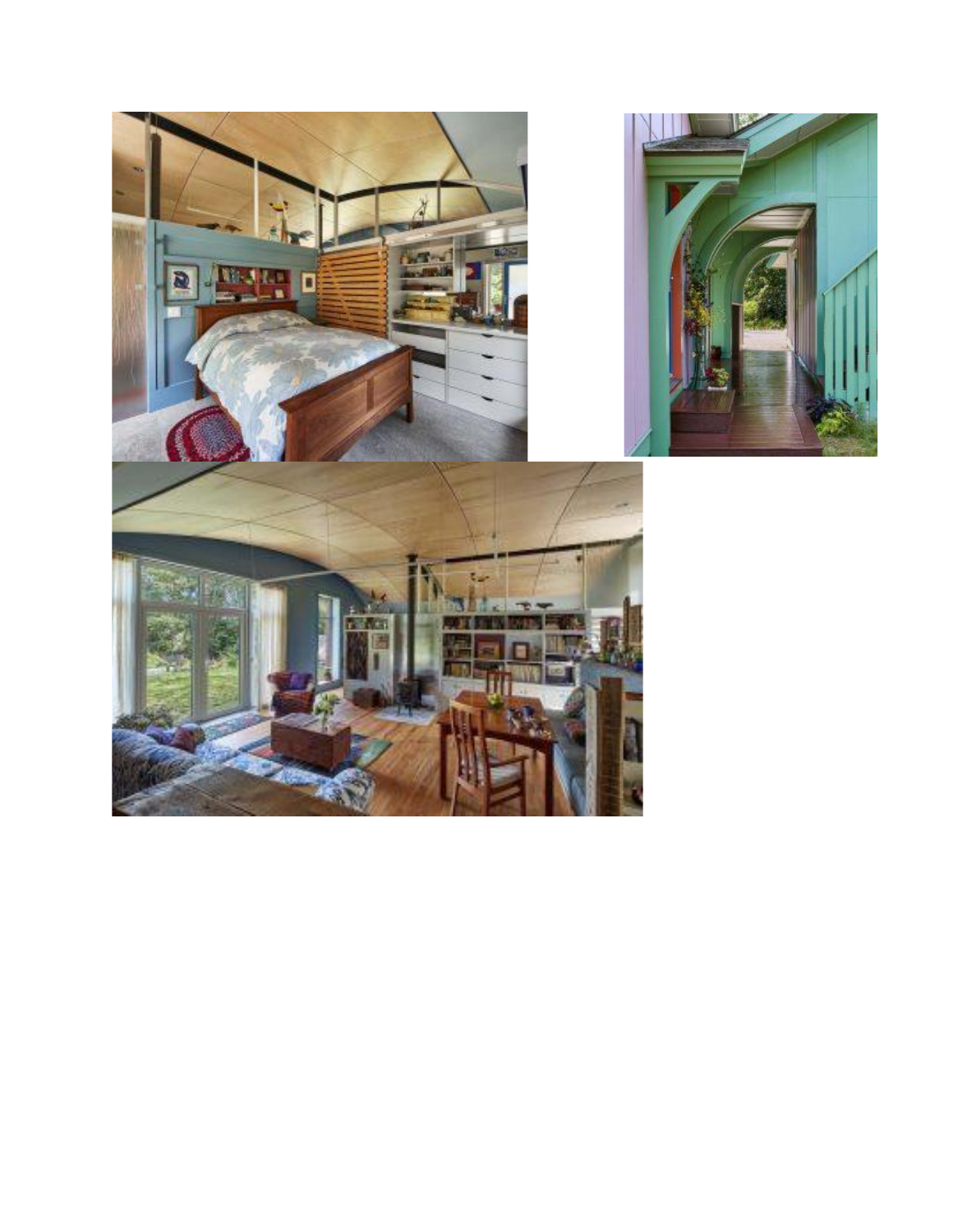## **609 Main Pickard Chilton**



609 Main at Texas is a LEED-CS Platinum certified, high-performance 48-story, 1.85 million gsf Class A tower at the corner of Main and Texas Streets in Houston. An expansive landscaped roof garden atop the 13-level podium conceals parking for 1700 cars. 609 Main incorporates superior technology defining it as a next-generation office tower. Drivers fundamental to its design were: greater access to natural light, fresh air, and nature; and the efficient stewardship of water, energy and materials. Innovative design in its enclosure, mechanical systems, energy efficiency and water management, as well as conscientious material selection, allowed 609 Main to achieve its sustainability goals.

The design offers tenants greater comfort, efficiency and productivity. The high performance enclosure of maximizes daylight while reducing solar heat gain. With walls of 10-foot, floor-toceiling glass with stainless steel accents, near column-free floorplates accommodate flexible workspaces and greater collaborative areas. A two-story penthouse features an electrochromic glass skylight. The double-height "hotel-style" lobby features a café, a conference facility, retail space, and a fitness center. Natural stone and wood, stainless steel accents, and interior landscaping attest to the lobby's quality.

The double-tiered green roof terrace reduces heat island effect, absorbs and filters storm water and captures and stores rain in a cistern for future use while providing a natural environment for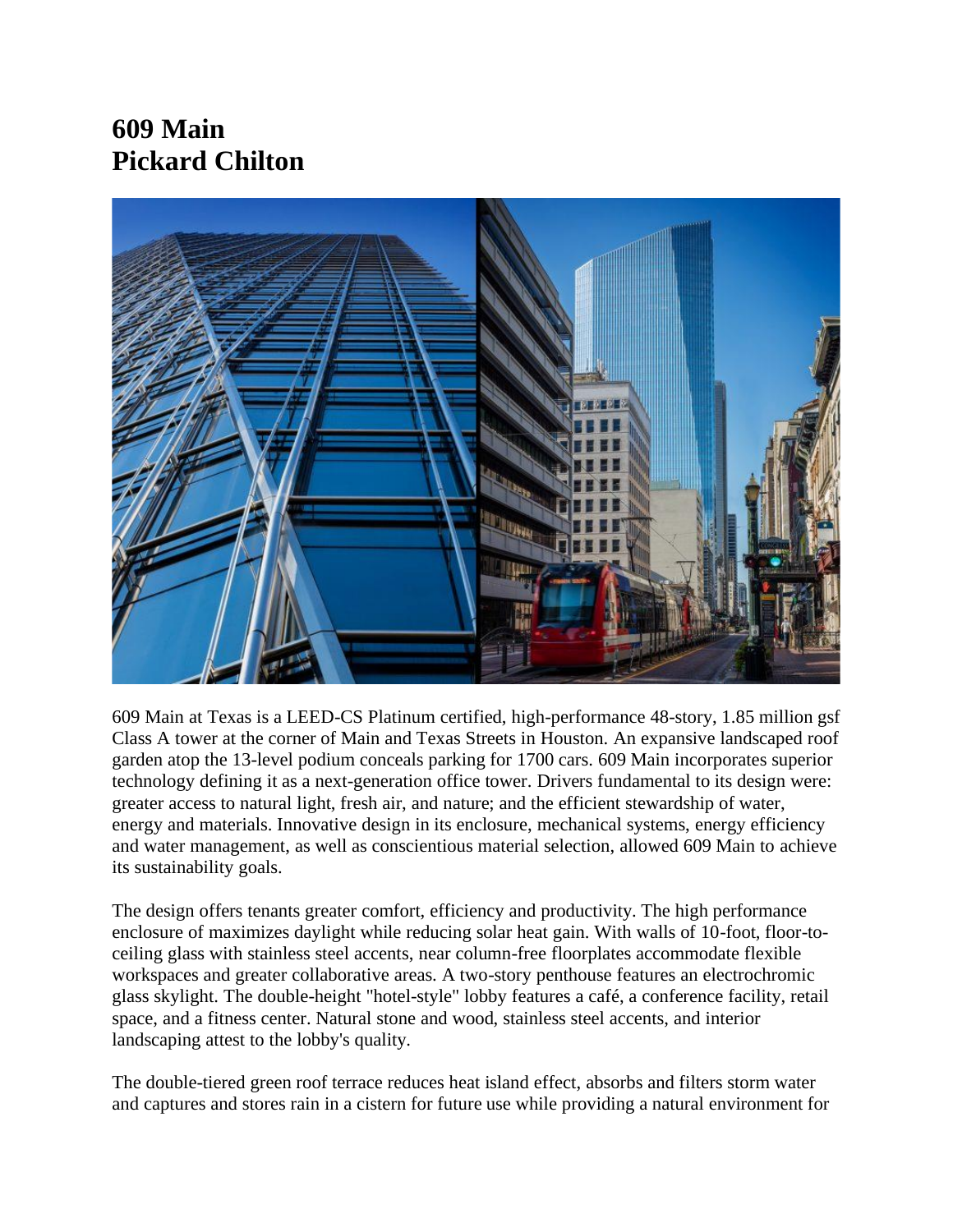tenants. In the lobby, a 28-foot tall greenwall and water feature greet visitors while serving as passive cooling elements. In addition to energy-efficient lighting and harmonic-mitigating transformers, heat sensors adjust room temperature for the number of occupants. Efficient building systems include "smart" elevators and a sophisticated "Dual Path" underfloor HVAC system that allows for individual control and constant air purification.

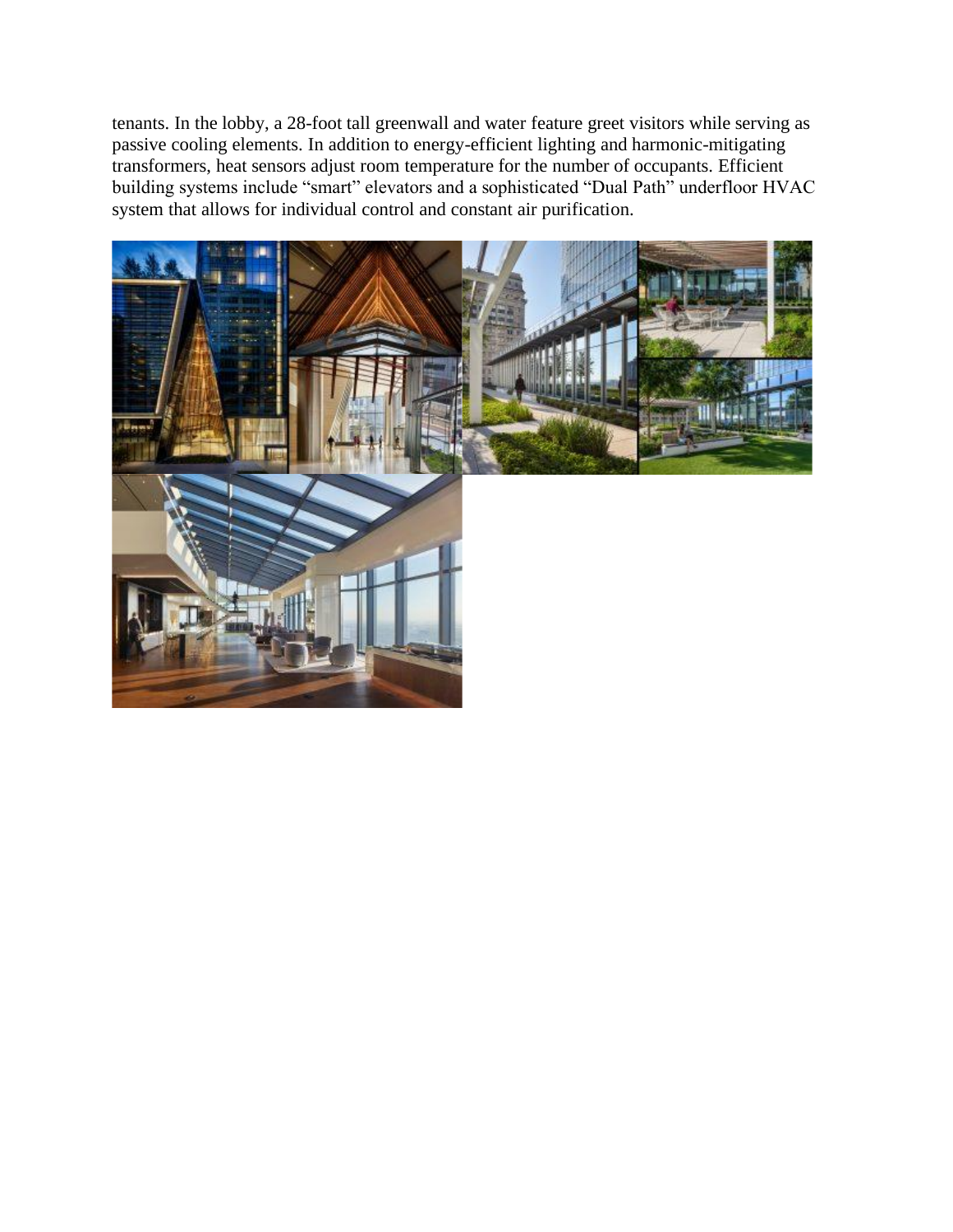

### **Pound Ridge Net Zero Trillium Architects**



This new 3,100 square foot home is a Net Zero/ Net Positive Home. Conceived as a dream home for a retiring doctor and his wife, it has 2 bedrooms and 2 'offices' that could be converted to bedrooms for a future family's use.

The home owners, originally form Atlanta, dreamed of moving close enough to New York City to enjoy the theater and nightlife, but far enough away to have a serene and very private piece of land. The also wanted a community that applauded modern design. They found the perfect piece of land amongst a small development of other modern homes in Pound Ridge, NY. Avid gardeners, the landscape immediately became an integral part of the house design. The architects worked with the homeowners to conceive this unique property in its entirety - inside and out.

The Net Zero aspect of the project was another requirement, along with at least one Tesla car. Currently the home owners have the Tesla charging and the house produces about \$600 more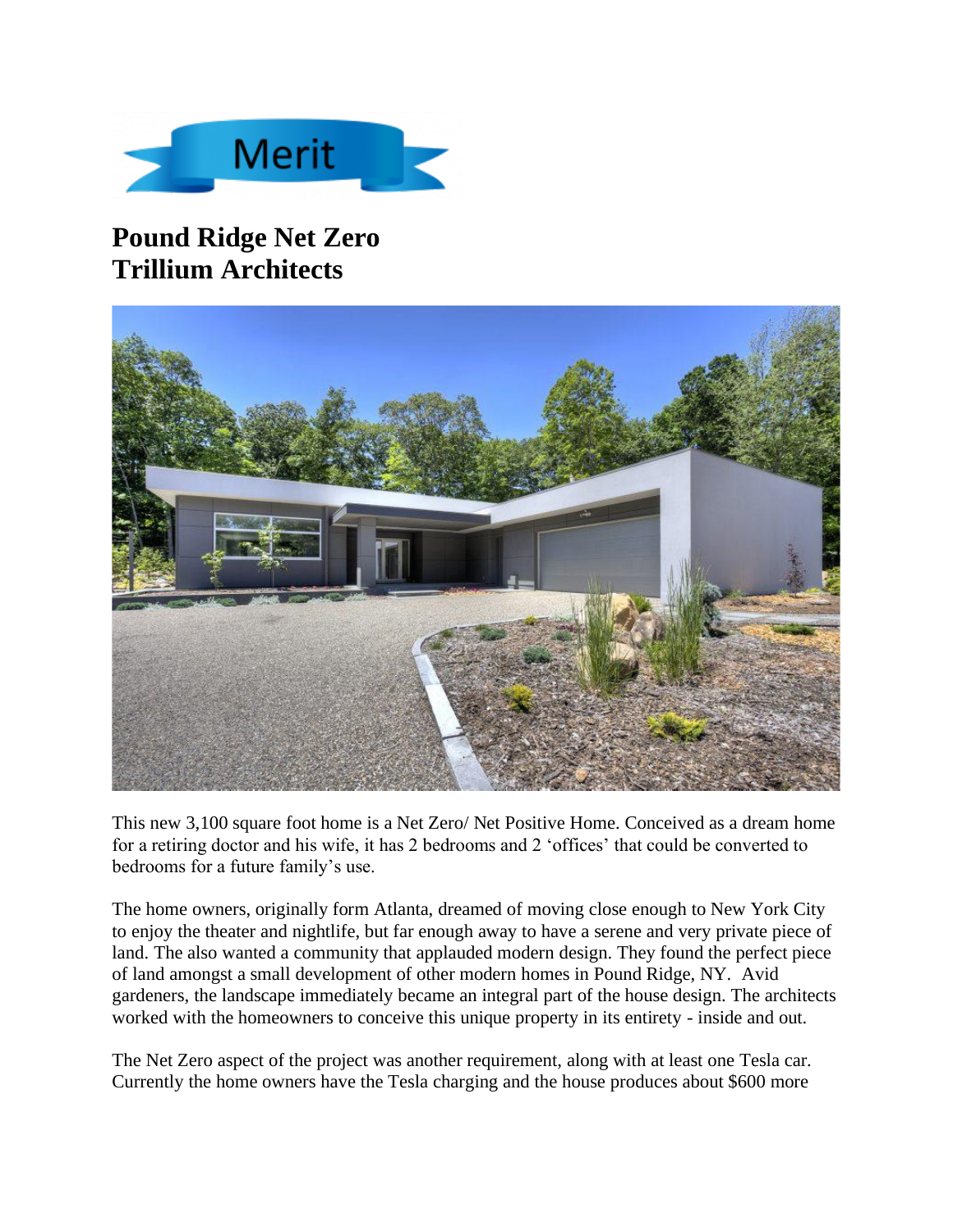dollars' worth of electricity than it uses over the course of a year. The couple has just completed their second year of residence in the home.

The final result is a contemporary design to simplify their lives and allow them to live in a clutter-free environment. An open interior layout and extensive custom built-ins make this possible. The super-efficient building envelope and the sustainable landscape make for a carefree 'homestead' in which to enjoy their retirement. HERS Index -9 • Net Zero/ Net Positive Energy Home: This home produces  $+\prime$ - \$600 more electricity a year than it uses.)

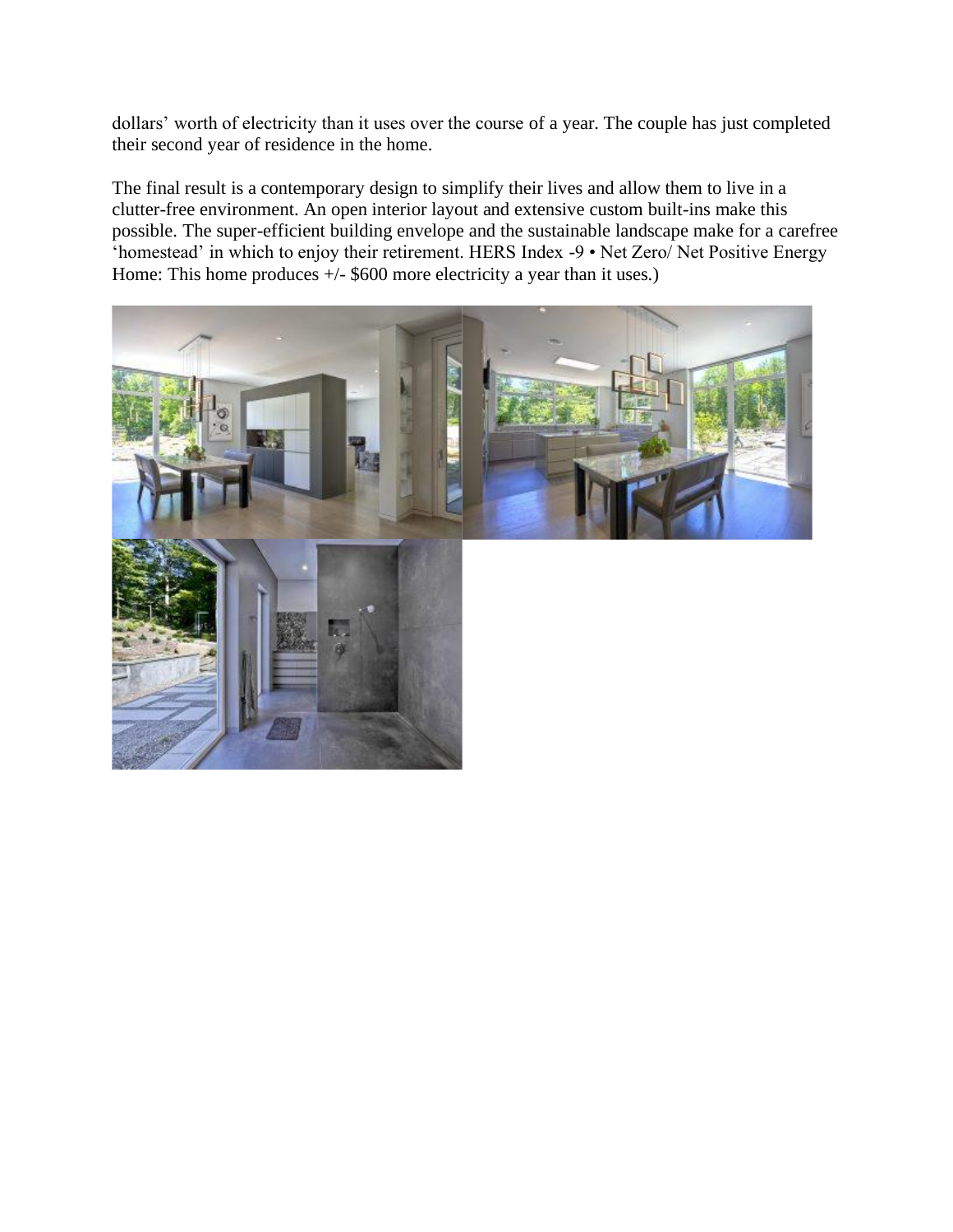#### **Slate School Patriquin Architects**



**SLATE SCHOOL** 

AIA CT SUSTAINABLE ARCHITECTURE AWARD

Slate School is a private, coeducational non-profit elementary school located on a biodiverse 25 acre site in North Haven, Connecticut. Completed in 2018, the School provides a unique naturebased learning environment that aspires to cultivate creativity, kindness, and stewardship of the Earth, while fostering a passion for learning and discovery. From the outset, the Design Team and the Construction Manager worked together to minimize site disturbance and enhance the site's productive ecosystems and landscapes. The school's small footprint comprises only 6,925 square feet and is concentrated on previously disturbed soils – areas where the site had been formerly developed with buildings for a single-family residence. The remainder of the site is a nature preserve for local flora and fauna. A stormwater management plan improves downstream wetlands, while landscape management practices remove invasive species, bolster native species, and create wetland enhancement areas. Many of the plantings on the site are productive – providing food for pollinators and other wildlife – and serve as important educational tools for the students.

The school's design deliberately minimizes interior space, while engaging the outdoors as an extension, and vital part of, the classroom. Slate School's six buildings house four individual classrooms, an extensive library, multi-purpose space, and a greenhouse. Reducing the school's ecological footprint through energy efficiency was another key goal of the project. Building envelopes are insulated and detailed to Passive House standards, with R-60 roofs, R-40 walls, R-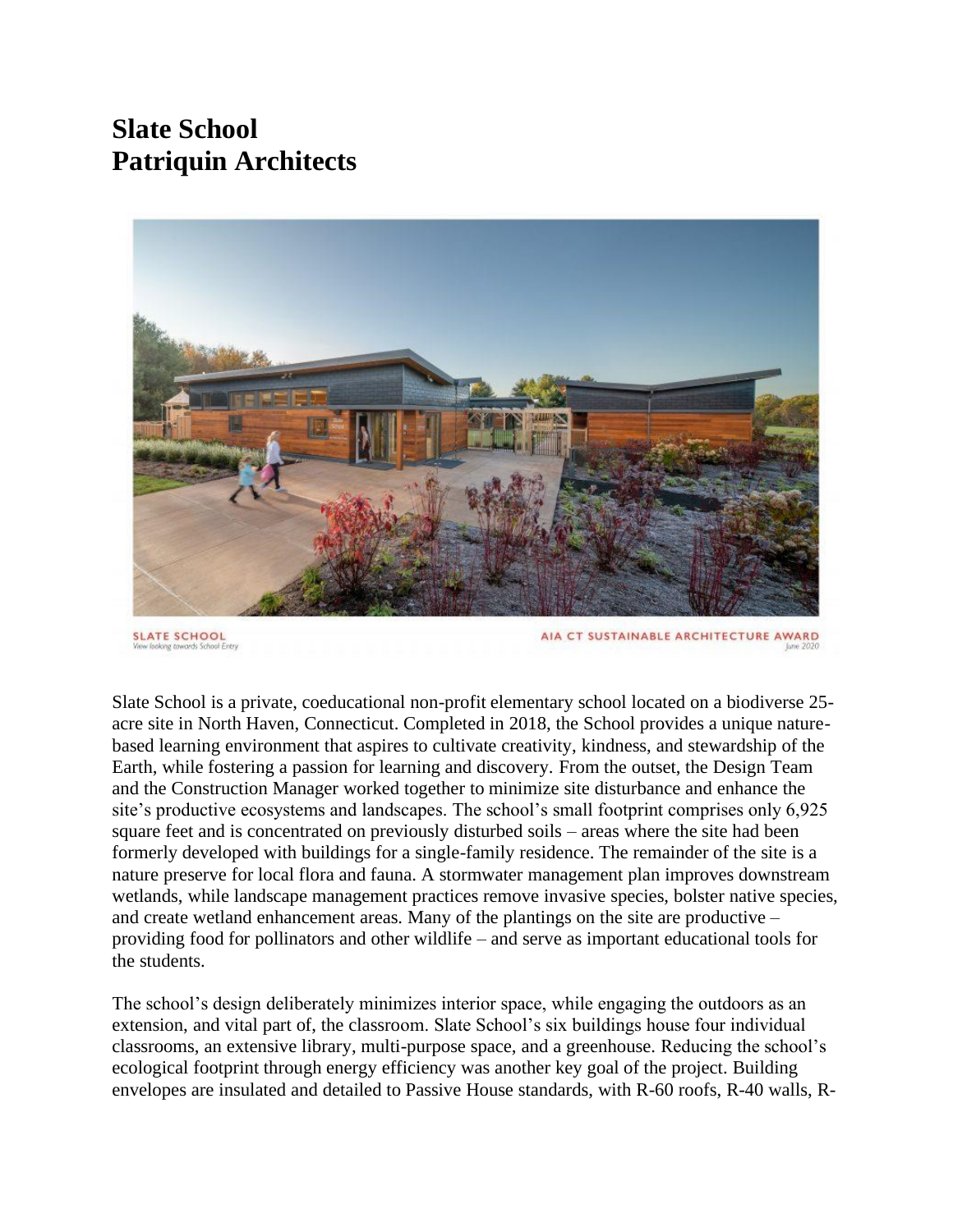30 floor slabs and frost-protected shallow footings, and low air infiltration. Enhanced moisture management includes rain screen siding and active vapor-open WRB. High-efficiency mechanical systems burn no fossil fuels on campus, and include a "smart" ERV that constantly monitors indoor conditions and adjusts accordingly. Mechanical (and structural) systems are left visible, forming another part of the students' education about ecological practices. In integrating specific standards from so many different Green Building certification programs, the design process for Slate School treated building sustainability as a truly holistic endeavor. This holistic approach to architecture and construction mirrors the School's holistic approach to nature-based education.



SLATE SCHOOL

KIK CT SUSTAINABLE ARCHITECTURE AWARD



SLATE SCHOOL

AIK CT SUSTAINABLE ARCHITECTURE AWARD



SLATE SCHOOL

**WALCE SUSTAINALE ARCHITECTURE AWARD**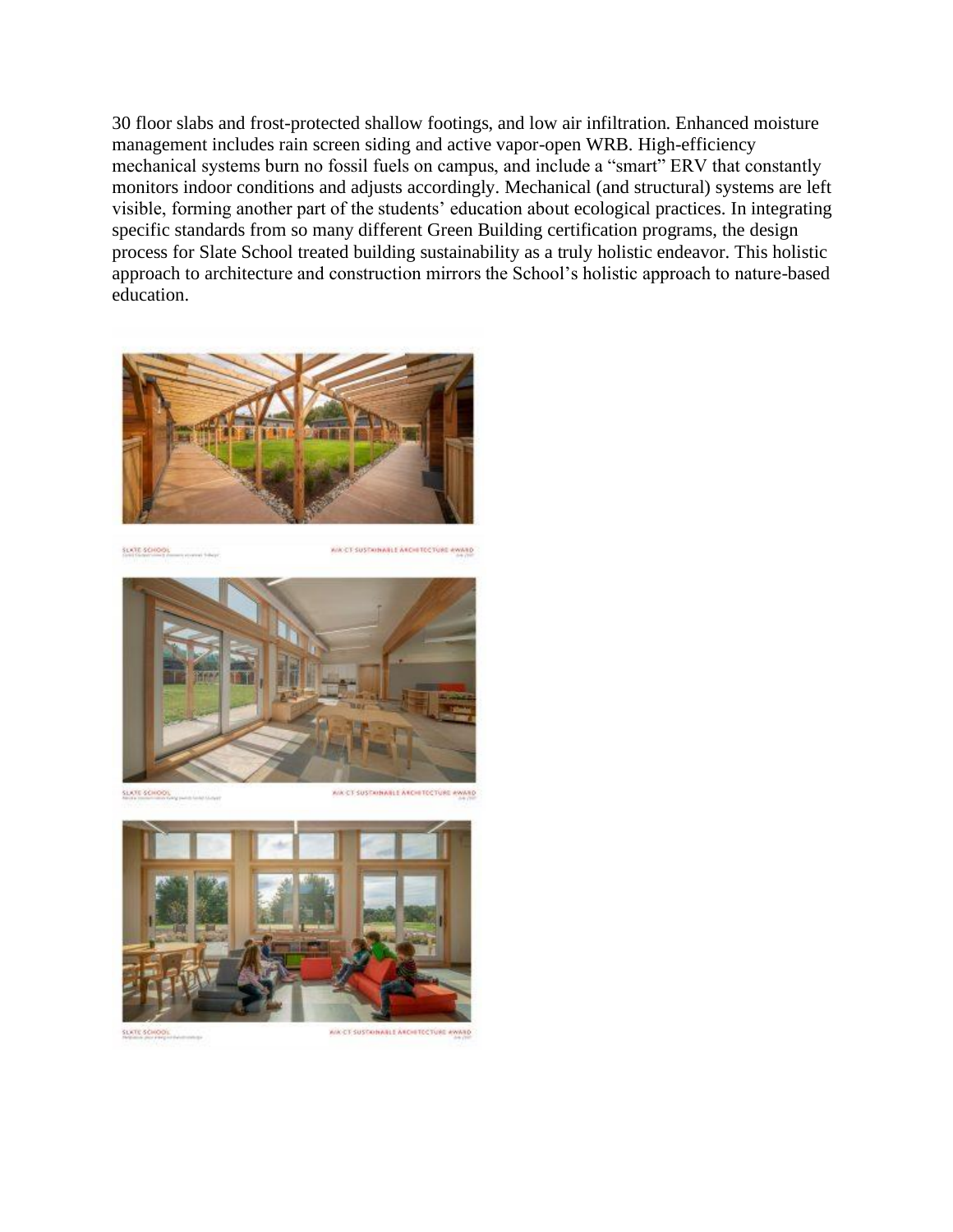# **Conceptual or Research-Based Projects (Built or Unbuilt)**



### **Adams Street Studio Q Architects**



True Affordable Housing Through Sustainability- A case study with Neighborhood Housing Services of Waterbury

The Adams Street near net zero energy- block redevelopment of a blighted neighborhood in Waterbury CT is a case study in "truly" –affordable housing through minimal utility costs for 12 new units. The project remains to be funded for construction, yet through a collaborative design process, incorporates energy efficiency, sustainability, and affordability through multiple design features.

Site Planning and Design: